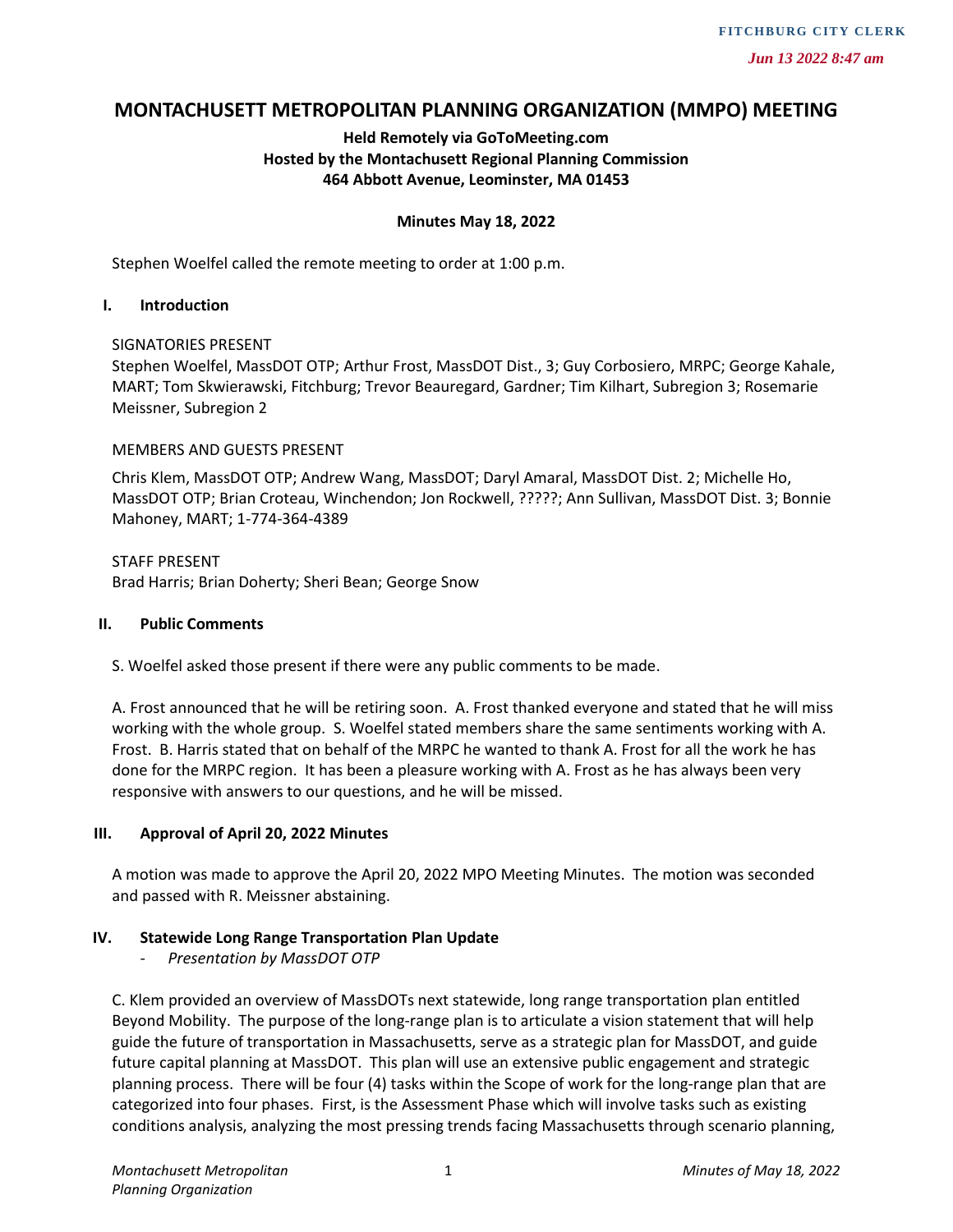and defining the network for a site-specific needs analysis. Next is the Visioning Phase which will involve extensive public and stakeholder engagement and will entail crafting a vision based on input from the public and from stakeholders. The third is the evaluation phase which will also involve public engagement, but it will be based more on assessing public input on a variety of tradeoffs. The final phase will involve recommendations based on this input and other analyzes. Recommendations may be related to restructuring the capital planning framework related to organizational recommendations, policy related, or location specific recommendations. MassDOT is currently in the visioning phase for the long-range planning process. So far, multilingual focus groups have been completed, and a website has been launched that has a public survey for gathering input. Additional stakeholder meetings will take place throughout the summer of 2022. C. Klem asked attendees to help spread the word.

### **V. Montachusett FFY 2022-2026 Transportation Improvement Program (TIP)**

- *Review of Comments Received on FFY 2022 Amendment #4*
- *MPO Endorsement of FFY 2022 TIP Amendment #4*
- *Review of on Proposed Amendment #5*
- *MPO Action to Release TIP Amendment for Public Comment*

G. Snow reviewed with the MPO Draft TIP Amendment #4 that involves two (2) projects in the FFY 2022 Highway Element and nine (9) projects in the FFY 2022 Transit Element. MassDOT Highway proposed the amendment for projects #610672 Gardner and #610730 Westminster-Fitchburg. The Gardner project needs to be moved from FFY 2022 to FFY 2023 while the Westminster-Fitchburg project should be removed from the FFY 2024 TIP list as it has already been advertised in December 2021 with state funds. On the Transit side, there are six projects that have cost changes and three are being removed altogether. None of these changes impacts our fiscal constraint for the TIP nor do they effect any target eligible projects. The MPO voted to release this Amendment for a 21-day public review that began on April 26<sup>th</sup> and closed Monday May 16<sup>th</sup>. No comments were received on this Amendment.

A motion was made, seconded, and passed unanimously for the MPO to endorse TIP Amendment #4.

G. Snow reviewed with the MPO proposed TIP Amendment #5 that involves project #609314 - Intersection Improvements at Greenville Road and Turnpike Road in Ashby. This project is listed under Section 2B and therefore does not affect region target totals or address fiscal constraint issues. The project is at 100% design with an expected advertisement date of July 30. But overall project cost has increased which is the reason for this Amendment. Project cost has increased approximately \$720,000 from approximately \$2.5 mil to approximately \$3.2 mil. G. Snow stated that we are looking for a vote from the MPO to release proposed TIP Amendment #5 for a 21-day public review and comment period to commence on Monday May 23 and close at the end of business on Wednesday June 13. A. Frost stated that the advertisement date has been changed to August 27, 2022.

A motion was made, seconded, and passed unanimously for the MPO to release TIP Amendment #5 for a 21-day public review and comment period.

### **VI. FFY 2023 Unified Work Planning Program (UPWP)**

- *Review of Comments Received on Draft FFY 2023 UPWP*
- *MPO Endorsement of Draft FFY 2023 UPWP*

S. Bean reviewed with the MPO the draft FFY 2023 UPWP that was put out for public comment. The MPO voted in April to release the draft UPWP for a comment period to run from April 26th to May 16th. During that time frame, we received comments on the UPWP from MassDOT and the FHWA. S. Bean then reviewed the comments and the planned responses to them. These responses will be incorporated into a final FFY 2023 UPWP for the MPO to review. The MJTC reviewed the comments and responses at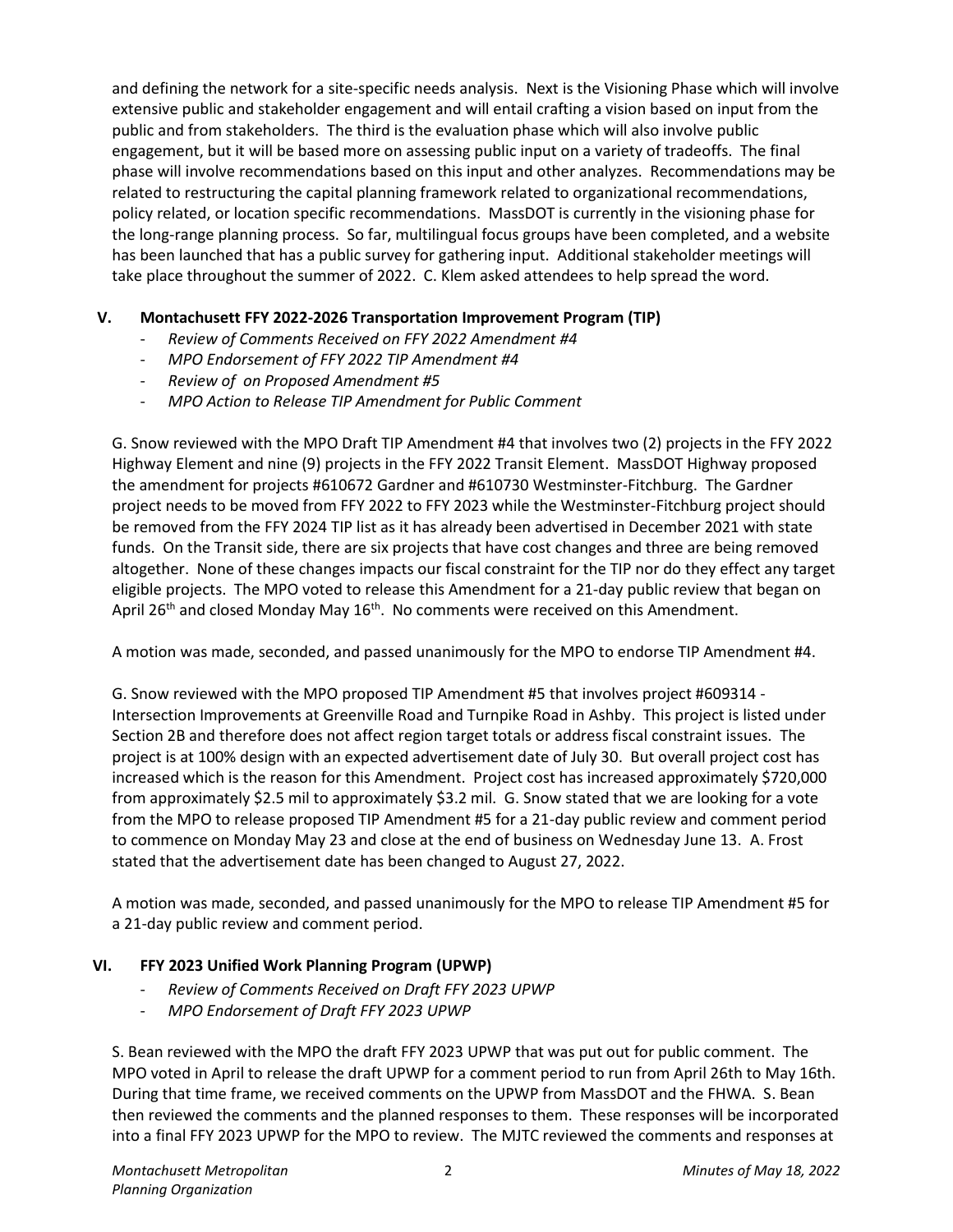their last meeting on May  $11<sup>th</sup>$  and reached consensus on a recommendation that the MPO endorse the FFY 2023 UPWP.

A motion was made, seconded, and passed unanimously for the MPO to endorse the Draft FFY 2023 UPWP.

# **VII. Montachusett FFY 2023-2027 Transportation Improvement Program (TIP)**

- *Review of Comments Received on Draft FFY 2023-2027 TIP*
- *MPO Endorsement of Draft FFY 2023-2027 TIP*
- *MPO Action to Endorse Montachusett MPO Self Certification*
- *MPO Action to Endorse Certification of the Global Warming Solutions Act Requirements*

B. Doherty provided the MPO with an update on the draft FFY 2023-2027 TIP. The MPO voted in April to release the draft TIP for a 21-day public review and comment period. That comment period began on April 26th and closed on May 16th. MassDOT and the Federal Highway Administration (FHWA) provided comments. B. Doherty then reviewed the individual comments and the proposed responses that will be incorporated in the final TIP with the MPO. At the May meeting of the MJTC, it was the consensus of the members to recommend that the MPO endorse the FFY 2023-2027 TIP.

A motion was made, seconded, and passed unanimously for the MPO to endorse the FFY 2023-2027 TIP.

B. Doherty reviewed the Montachusett MPO Self Certification which certifies that the process used to develop the long-range transportation plan; air quality conformity determination; Transportation Improvement Program and UPWP complies with all applicable requirements of the Federal Highway Administration and the Federal Transit Administration.

B. Doherty reviewed the Certification of the Global Warming Solutions Act Requirements which certifies that the federal fiscal year 2023 through 2027 Transportation Improvement Program and the air quality conformity determination for the 2020 through 2040 long range transportation plan for the Montachusett MPO is in compliance with all applicable requirements, state regulations, and the Global Warming Solutions Act requirements that pertain to the transportation sector.

A motion was made, seconded, and passed unanimously for the MPO to endorse the Self Certification and the Certification of the Global Warming Solutions Act Requirements.

### **VIII. Updates**

- *MassDOT Highway Division*

A. Frost of MassDOT District 3 provided the following updates on FFY 2022. Project #608779 Rt 117 and Rt 70 in Lancaster was advertised in March. In Hubbardston, Rt 68 #608793 is due to be advertised on June 4th. In Fitchburg, Bridge Preservation for Circle Street over the North Nashua River #605296 is due to be advertised on August 27th. In Gardner and Westminster preservation and related work on Rt 2 #610729 is due to be advertised on June 18th. In Ashby, Greenville Road and Turnpike Road #609314 is due to be advertised on August 27th. In Leominster, Visculoid Avenue #609529 is due to be advertised June 25th. In Gardner #610672 has been moved to 2023.

D. Amaral of MassDOT District 2 provided the following update. In FFY 2022 project #608850 Petersham Glen Valley Road Bridge Replacement over the East Branch of the Swift River is at PS&E with a current ad date of June 11, 2022; in FFY 2023, project #608784 Templeton Roundabout at Patriots Road/South Main Street/North Main Street/Gardner Road is at 75% design, 100% is completed and has an ad date of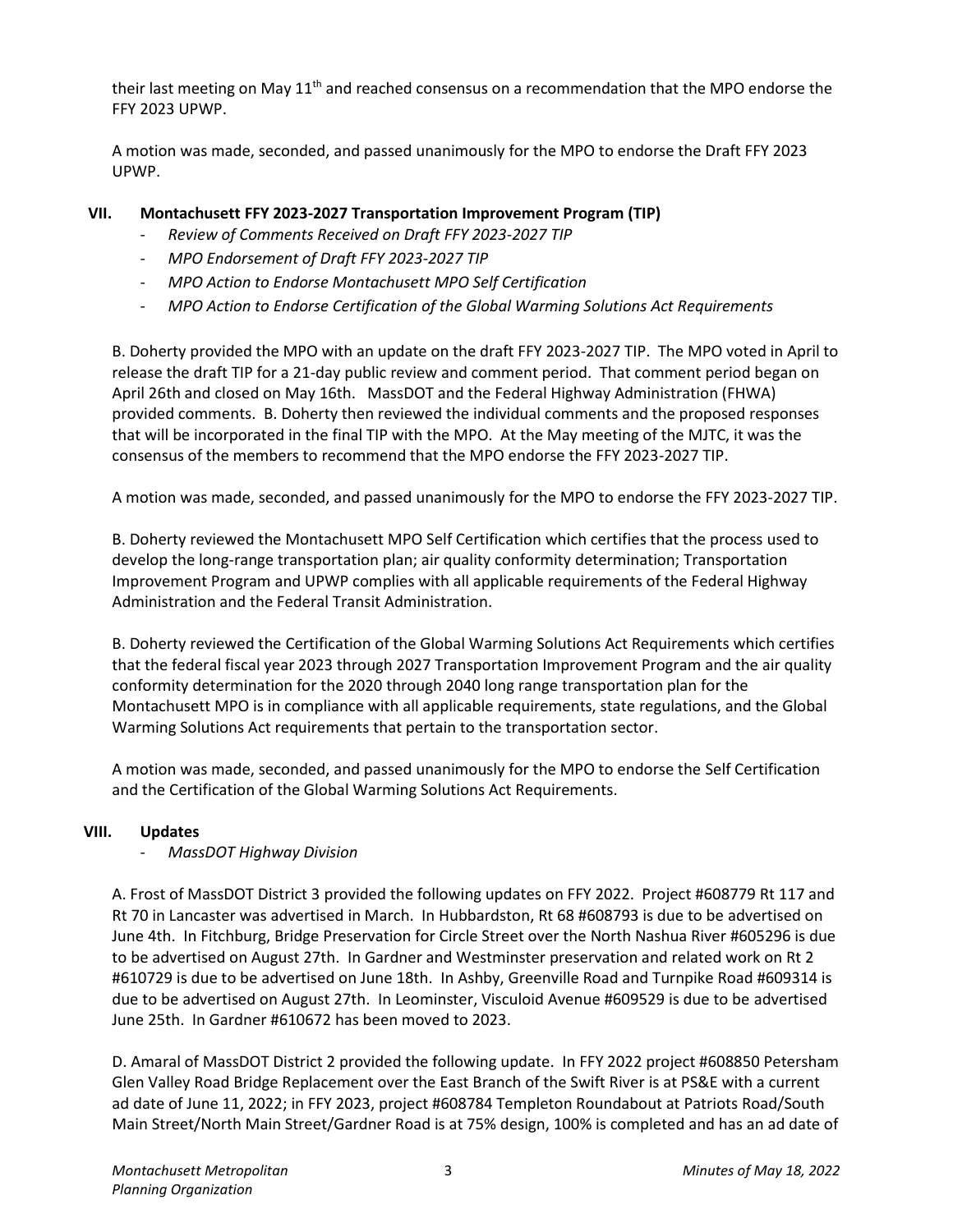January 14, 2023. In Phillipston and Templeton, #609107 Rt 2 preservation and related work is proposed for 2023 with a current advertisement date of January 7th.

- *Transit*

G. Kahale stated that the Board of Selectmen for the town of Phillipston have voted to join the Montachusett Regional Transit Authority (MART). The MART Advisory Board voted to accept Phillipston as a member of MART. MART will be doing rehab work this summer at the Fitchburg ITC.

- *Montachusett Joint Transportation Committee (MJTC)*

B. Harris stated that the MJTC met last week on May  $11<sup>th</sup>$ . The TIP and UPWP were reviewed. The election process was initiated by putting together a nominating committee that will present a slate of officers for the next meeting in June. The elections will take place in July. The next MJTC is set for Wednesday, June  $8<sup>th</sup>$  at 2:30 PM and will be a virtual meeting.

Staff attended a public announcement at the Circle Street bridge in Fitchburg on Monday May 8<sup>th</sup> that was hosted by the Mayor of Fitchburg Stephen DiNatali and Congresswoman Lori Trahan. The announcement focused on the Bipartisan Infrastructure Law (BIL) and the funds that are being used to fund projects. The Circle Street bridge and Water Street bridge in Fitchburg will benefit from these funds.

There is a handout for members. All of these announcements are listed on the MRPC website on the front page under the Announcements tab.

- MassDOT announcement for the FY2023-2027 Capital Investment Plan (CIP). Virtual public meetings will be held across the state. The Central Massachusetts meeting is set for May 26, 2022 at 6:00 PM.
- The second handout relates to some upcoming Pre-Application webinars for the Safe Streets and Roads for All (SS4A) Grant Program. There are specific webinars for Tribal Governments, Towns and Transit Authorities and MPOs. The grant application process for this program has been opened. Applications are due by September 15, 2022.
- *Montachusett Regional Planning Commission (MRPC)*

G. Corbosiero stated that there are no updates for the MRPC. B. Harris stated that within the next couple of weeks the MRPC will be talking about staff getting back into the office on a more regular basis.

# **IX. Administrative Matters**

- *Next MPO Meeting*

S. Woelfel announced to the members that the MassDOT Innovation Conference will occur May 24<sup>th</sup> to 25<sup>th</sup> in Worcester at the DCU Center. Only virtual registration is available.

B. Harris stated that the next scheduled MPO meeting is on June 15, 2022 at 1:00 pm.

### **X. Adjournment**

There being no further business the meeting adjourned at 1:45 p.m.